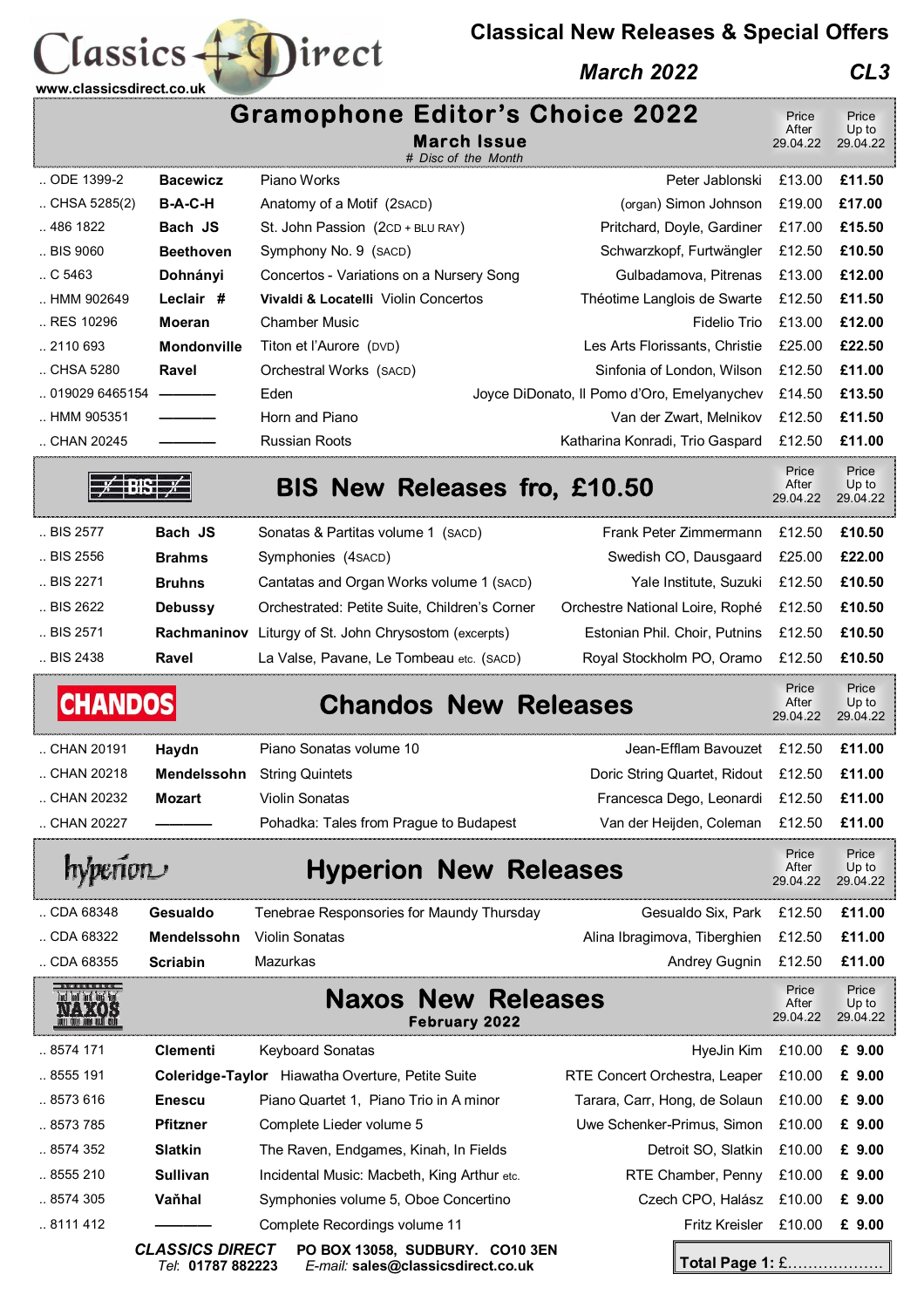| -<br>Grammophon<br>Grammophon | <b>DECCA</b>    | Decca & DG New Releases                    |          |                                | Price<br>After<br>29.04.22 | Price<br>Up to<br>29.04.22 |
|-------------------------------|-----------------|--------------------------------------------|----------|--------------------------------|----------------------------|----------------------------|
| 486 1815                      | <b>Brahms</b>   | 4 Symphonies, Tragic Overture (3cD)        |          | Pittsburgh SO, Steinberg       | £23.00                     | £21.50                     |
| 483 7418                      | Johannsson      | Drone Mass                                 |          | Theatre of Voices. Hillier     | £12.50                     | £11.00                     |
| 486 2133                      | Mozart          | Die Zauberflöte (BLURAY Audio + 2CD)       |          | Berlin Philharmonic, Böhm      | £17.00                     | £15.00                     |
| 485 2256                      | <b>Sibelius</b> | Complete Symphonies (4cD)                  |          | Oslo PO. Makela                | £21.00                     | £19.00                     |
| 485 2630                      | <b>Vivaldi</b>  | + Verdi The Four Seasons                   |          | I Musici                       | £12.50                     | £11.00                     |
| 485 1583                      |                 | The Stereo Years (88CD)                    | 29/04/22 | Ernst Ansermet                 | 250.00                     | 230.00                     |
| 486 0915                      |                 | Complete DG & Philips (84CD + 4BLU RAYS)   |          | The Conductor: Boulez          | 190.00                     | 175.00                     |
| 485 2060                      |                 | Complete Argo Recordings (20cD)            |          | King's College Choir, Cleobury | £80.00                     | £75.00                     |
| 485 1589                      |                 | Complete Philips Recordings (26cD)         |          | Zoltán Kocsis                  | £98.00                     | £90.00                     |
| 486 1466                      |                 | Complete Recordings on DG (10cD + BLU RAY) |          | Olivier Latry                  | £54.00                     | £48.00                     |
| 485 1899                      |                 | Complete Philips & DG Cello Recordings     | (21CD)   | <b>Heinrich Schiff</b>         | £76.00                     | £72.00                     |
| 486 0942                      |                 | Made for Opera                             |          | Nadine Sierra, Frizza          | £12.50                     | £11.00                     |
| 485 2255                      |                 | My Life in Music                           |          | Ruth Slenczynska               | £12.50                     | £11.00                     |
| 485 1590                      |                 | Complete Philips Recordings (20cD)         |          | John Williams & Boston Pops    | £62.00                     | £54.00                     |
| 485 7326                      |                 | Wonderworld (2cD)                          |          | Gina Alice, Lang Lang          | £17.00                     | £16.00                     |
| harmonia                      |                 | Harmonia Mundi New Releases                |          |                                | Price<br>After<br>29.04.22 | Price<br>Up to<br>29.04.22 |

| шшшш                           |                 |                                               |                                              |        |
|--------------------------------|-----------------|-----------------------------------------------|----------------------------------------------|--------|
| HMM902 69193 <b>Bach JS</b>    |                 | Matthäus-Passion (3cD)                        | Pygmalion, Pichon £24.00 £22.00              |        |
| HMM905 35254                   | <b>Debussy</b>  | Pélleas et Mélisande (3cD)                    | Les Siècles, Roth £25.00                     | £22.50 |
| HMM 937 484                    | <b>Schubert</b> | Winterreise                                   | Mark Padmore, Paul Lewis £12.50 £11.50       |        |
| HMM 905 346                    | <b>Schutz</b>   | David & Salomon Psalms, Canticum Canticorum   | Les Cris de Paris, Jourdain £12.50 £11.50    |        |
| HMX290897778 $\longrightarrow$ |                 | Le Louvre des Musiciens (2cD)                 | Les Arts Florissants, Christie £14.50 £13.50 |        |
| HMM 902 600                    |                 | Move - The Trumpet As Movie Star              | Stuttgart Phil, Leleu £12.50                 | £11.50 |
| HMM 905 341                    |                 | Stella: Renaissance Gems & Reflections vol. 3 | Ora Singers, Suzi Digby £12.50 £11.50        |        |

| $\ldots$ 8574 153    | <b>Beethoven</b> | Piano Concertos Nos. 5 & 0                    | Giltburg, RLPO, Petrenko      | £10.00 | £ 9.00 |
|----------------------|------------------|-----------------------------------------------|-------------------------------|--------|--------|
| $\ldots$ 8574 370    | <b>Berners</b>   | Ballet Music - Les Sirenes, Cupid and Psyche  | RTE Sinfonietta, Lloyd-Jones  | £10.00 | £ 9.00 |
| $\ldots$ 8555 172    | Curzon           | Robin Hood Suite, In Malaga, The Boulevardier | Slovak Radio SO, Leaper       | £10.00 | £ 9.00 |
| $\ldots$ 8551 460-61 | Plüddemann       | Ballads, Songs and Legends (2cD)              | Ulf Bästlein, Dieddikar       | £17.00 | £16.00 |
| $\ldots$ 8505 258    | <b>Poulenc</b>   | Complete Chamber Music (5cD)                  | Tharaud, Bernold, Moisan      | £30.00 | £28.00 |
| 8574 350             | <b>Revueltas</b> | Redes & Aaron + Copland The City              | <b>Postclassical Ensemble</b> | £10.00 | £ 9.00 |
| $\ldots$ 8660 479    | <b>Roussel</b>   | Aunt Caroline's Will                          | Les Frivolites Parisiennes    | £10.00 | £ 9.00 |
| $\ldots$ 8574 402    | <b>Santoro</b>   | Symphonies Nos. 5 & 7                         | Goias PO. Thomson             | £10.00 | £ 9.00 |
| $\ldots$ 8574 344    | Soler            | Keyboard Sonatas Nos. 93 - 95                 | Evgeny Konnov                 | £10.00 | £ 9.00 |
| $\ldots$ 8559 881    | Souza            | Music for Wind Band volume 23                 | HM Royal Marines, Brion       | £10.00 | £ 9.00 |
| 8574 390             |                  | The Guerra Manuscript volume 6                | Ars Atlantica. Vilas          | £10.00 | £ 9.00 |

| <b>Ale</b>  | <b>WARNER</b><br>CLASSICS | <b>Warner &amp; Erato New Releases</b>     |       |                                         |        | <b>WARNER</b><br>CLASSICS |
|-------------|---------------------------|--------------------------------------------|-------|-----------------------------------------|--------|---------------------------|
| 9029 641463 | Bach JS                   | Orchestral Works (15cD)                    | 25/03 | Jean-Francois Paillard                  | £41.00 | £36.00                    |
| 9029 643842 | Elgar                     | Orchestral Works (7cD)                     | 25/03 | Barbirolli                              | £21.00 | £19.00                    |
| .9029641623 | <b>Purcell</b>            | Music for the Stage (9cD)                  | 25/03 | <b>Fliot Gardiner</b>                   | £27.00 | £23.50                    |
| .9029506070 | Vivaldi                   | Stabat Mater Rv 621 (CD + DVD)             |       | Orlinski, Capella Cracoviensis          | £13.50 | £12.50                    |
| .9029647715 |                           | Diaghilev (22cD)                           |       | <b>Ballets Russes</b>                   | £59.00 | £54.50                    |
| .9029648857 |                           | Complete Warner Recordings (9cD)           |       | Johanna Martzy                          | £33.00 | £30.00                    |
| .9029643433 | AL LANIAA BIR             | Rhapsody<br>BA BAV 14454 AUBBURY AA 14 AFU |       | Martin James Bartlett, LPO, Weilerstein | £12.50 | £11.50                    |

**NA** 

**VOS** 

*CLASSICS DIRECT* **PO BOX 13058, SUDBURY. CO10 3EN**  *Tel*: **01787 882223** *E-mail:* **sales@classicsdirect.co.uk**

**Total Page 2:** £……………….

 Price After 29.04.22

Price Up to 29.04.22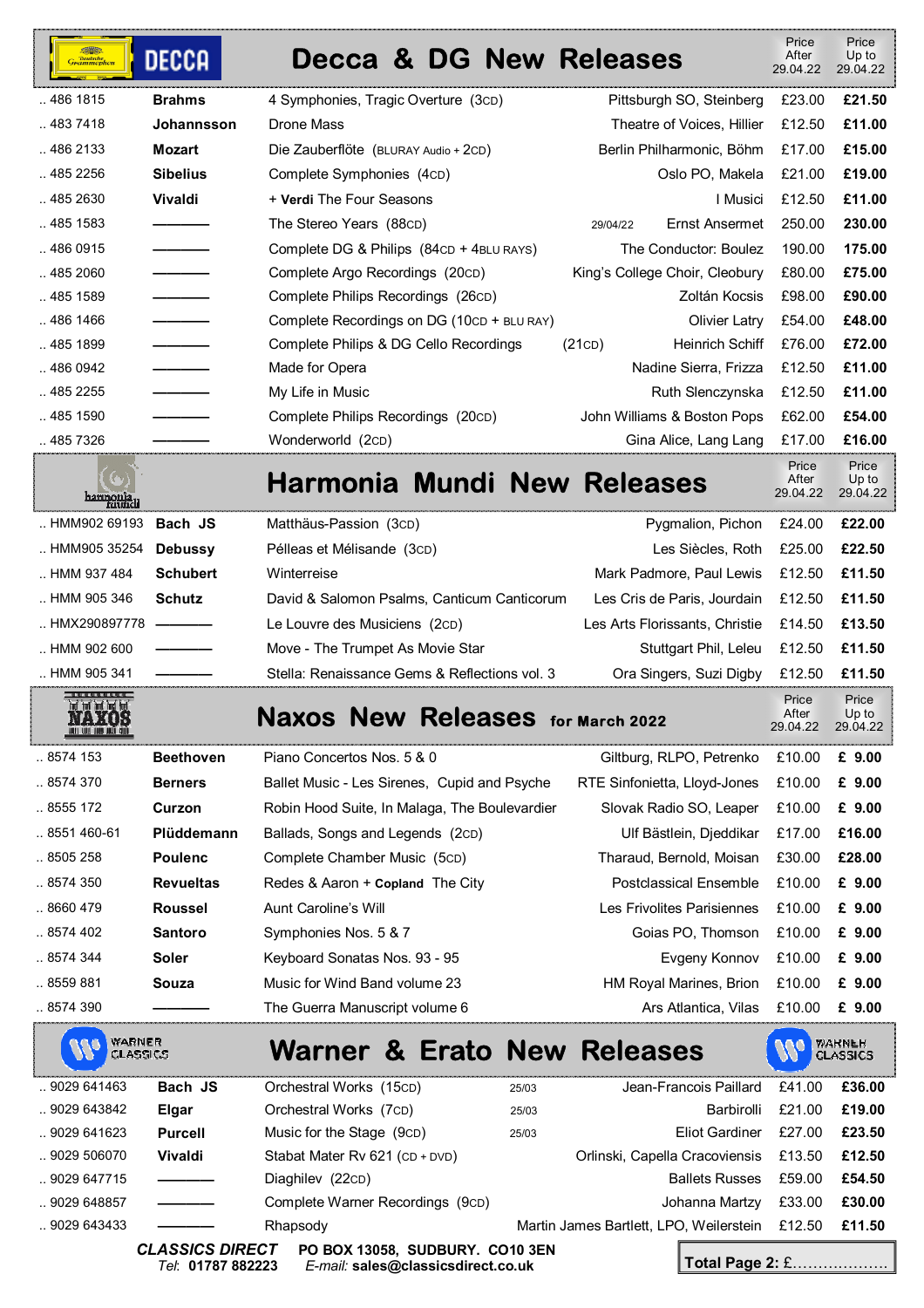## **New Releases for March 2022**  *A - S* Price After 29.04.22 Price Up to 29.04.22 .. BRILL 96402 **Albinoni** Late Violin Sonatas (2CD) Guglielmo, l'Arte dell'Arco £10.00 **£ 9.00**  .. LDV 14083 **Anthony / Chick Corea** Piano Works **Roberto Franca £10.95 £10.00 Anthony** .. SRCD 404 **Armstrong Gibbs** Discover The Songs **Reducer 2006** Rothschild, Vale, Farmer £10.50 **£10.00 £10.00** .. SRCD2400 **Armstrong Gibbs** The Songs (4CD) Rothschild, Vale, Farmer £26.00 **£23.50**  .. PCL 10230 **Bach JS** Goldberg Variations **CONSING CONSING CONSING CONSINGLY 213.00 <b>E12.00 E12.00** .. AUDITE 95650 **Bach JS** Concerto BWV 1061 + **Bartók** 2 & 3 Anda, Haskill, Karajan, Fricsay £11.95 **£11.00**  .. FHR 122 **Bach JS** Two-Part Inventions, Sinfonias etc. Incantati £13.00 **£12.00**  .. AP 276 **Bach JS** Sonatas for Violin & Continuo Von der Goltz, Beller, Johann £13.00 **£12.00**  .. CHR 77459 **Bach JS** Cantatas BWV 51, 82 & 84 Miriam Feuersinger, Consort Basel £13.00 **£12.00**  .. LPH 038 **Bach JS** Mass, St. John Passion, Cantatas, Motets (10CD) C V Gent, Herreweghe £41.00 **£38.00**  .. LMIC 132 **Barisons** Three Preludes, Symphony No. 2 Liepaja SO, Rinkevicius £13.00 **£12.00**  .. 19439 940142 **Beethoven** For Three: Symphonies 2 & 5 Kavakos, Yo-Yo Ma, Ax £13.50 **£12.50** .. ALPHA 792 **Brahms** String Sextets Belcea Quartet, T. Zimmermann, Queyras £13.00 **£11.50** .. 19439 914122 **Bruckner** Symphony No. 2 Wiener Philharmoniker, Thielemann £12.50 **£11.00**  .. GCD 921632 **Campra** Le Carnaval de Venise (2CD) Le Concert Spirituel, Niquet £19.00 **£17.00**  .. CVS 061 **Campra** Le Destin du Nouveau Siècle La Tempesta, Bismuth £14.50 **£13.50**  .. 19439 912052 **Chopin** Piano Sonata 3, Nocturnes, Fantasia Ivo Pogorelich £12.50 **£11.00**  .. CVS 060 **Dieupart** Suites de Clavecin Marie van Rhijn £14.50 **£13.50**  .. PTC5186 970 **Donizetti** The Three Queens (2CD) Radvanovsky, Lyric Opera of Chicago, Frizza £22.00 **£19.00**  .. ALPHA 788 **Durón** Coronis (2CD) Le Poème Harmonique, Dumestre £24.00 **£22.00**  .. ARS 38301 **Dvořák** + **Caplet** Cello Concertos (SACD) Nadège Rochat, RSNO, Levy £14.00 **£13.00**  .. ARIADNE 50152 **Elgar** Vol. 3: Dream of Gerontius etc. (2CD) New York Phil. SO, Barbirolli £19.00 **£17.00**  .. 999 0682 **Enescu** String Quartets Op.22 Nos. 1 & 2 Athenaeum Enesco Quartet £ 8.50 **£ 6.50**  .. APR 6038 **Fauré** + **D'Indy** Complete Recordings (2CD) Marguerite Long £14.50 **£12.50**  .. GRAM 99245 **Gershwin** Rhapsody in Blue + **Muck** Piano Concerto Eichenger, BRNO Phil. Orchestra £13.00 **£12.00**  .. CDS 7928 **Giordano** Siberia (2CD) Yoncheva, Sturua, Noseda £23.00 **£21.00**  .. A 499 **Handel** Winged Hands: Suites & Overtures (2CD) (harpsichord) Francesco Corti £25.00 **£23.00**  .. BRIL 95331 **Hassler** Complete Organ Music (11CD) Manuel Tomadin £28.00 **£24.00**  .. ELQ 484 3214 **Haydn** Symphonies (15CD) ASMF, Marriner £54.00 **£48.00**  .. ACC 24381 **Heinichen** Dresden Vespers Ensemble Polyharmonique £13.00 **£12.00**  .. CDLX 7393 **Holst** The Planets + **Britten** 4 Sea Interludes New York Philharmonic, Bernstein £13.00 **£12.50**  .. CDLX 7391 **Ives** Holidays Symphony, Symphony No. 2 Philadelphia, Ormandy £13.00 **£12.50**  .. SOMMCD 0649 **King, Ian** Music for Gloucester Cathedral Gloucester Cathedral Choir, Partington £11.50 **£10.50**  .. AUDITE 97794 **Kodály** Chamber Music for Cello Coppey, Porat, Kelemen £13.50 **£12.50**  .. AV 2507 **Lee III** Voyages - Orchestral Music by James Lee III Alsop, ORF Vienna RSO £12.50 **£11.50**  .. 6220 676 **Ligeti** + **Kodály** Lux Aeterna Danish National Vocal Ensemble, Creed £13.00 **£12.00**  .. C 5454 **Martin** Requiem + **Janáček** Our Father ORF Vienna RSO, Segerstam £13.00 **£12.00**  .. ODE 1400-2 **Mendelssohn** Piano Concertos, Capriccio Brillant Lars Vogt, Orchestre de Paris £13.00 **£12.00**  .. ACD 22846 **Mendelssohn Ravel & Sollima** String Quartets Quatuor Saguenay £13.00 **£12.00**  .. MIR 590 **Mozart** Piano Concertos Nos. 12 & 14 Mazari, Mannheim CO, Meyer £13.00 **£12.00**  .. CKD 680 **Mozart** Mozart's Bassoon Peter Whelan, Bezuidenhout, Ensemble Marsyas £14.00 **£13.00**  .. PCL 10247 **Saint-Saëns** Piano Music Maria Stembolskaya £13.00 **£12.00**

.. LMIC 134 **Shimkus** Shimkus Plays Shimkus Shimkus, Liepaja SO, Lakstigala £13.00 **£12.00**  .. BR 900202 **Shostakovich** Piano Concerto 1, Symphony No. 9 Bronfman, BRSO, Jansons £13.00 **£12.00**  .. SWR 19112CD **Tchaikovsky** Symphonies Nos. 5 & 6 (2cD) **Rowicki E22.00 £20.00 £20.00** .. CC 72903 **Telemann Fasch, Bach & Graupner** Thomas Triesschijn, Counterpoints XL £13.50 **£12.50**  .. ABCD 463 **Vasks** Cello Concerto 2, Viola Concerto Ylonen, Maijala, Tallinn CO, Kangas £13.00 **£12.00**  .. ALBCD 051 £13.00 **£12.00 Vaughan Williams** Earth's Wide Bounds Choir Royal Hospital Chelsea, Vann, Ryan, Williams .. CDLX 7392 **Wagner** Orchestral Music (SACD) New York Philharmonic, Bernstein £13.00 **£12.50**  .. RES 10298 **Wilby** An English Passion According to St. Matthew Wilson, Lawson, Owens £13.00 **£12.00** 

.. ALPHA 627 **Salonen** Cello Concerto + **Ravel** Sonata Altstaedt, Kuusisto, Slobodeniouk £13.00 **£11.50** 

*CLASSICS DIRECT* **PO BOX 13058, SUDBURY. CO10 3EN**  *Tel*: **01787 882223** *E-mail:* **sales@classicsdirect.co.uk**

**Total Page 3:** £……………….